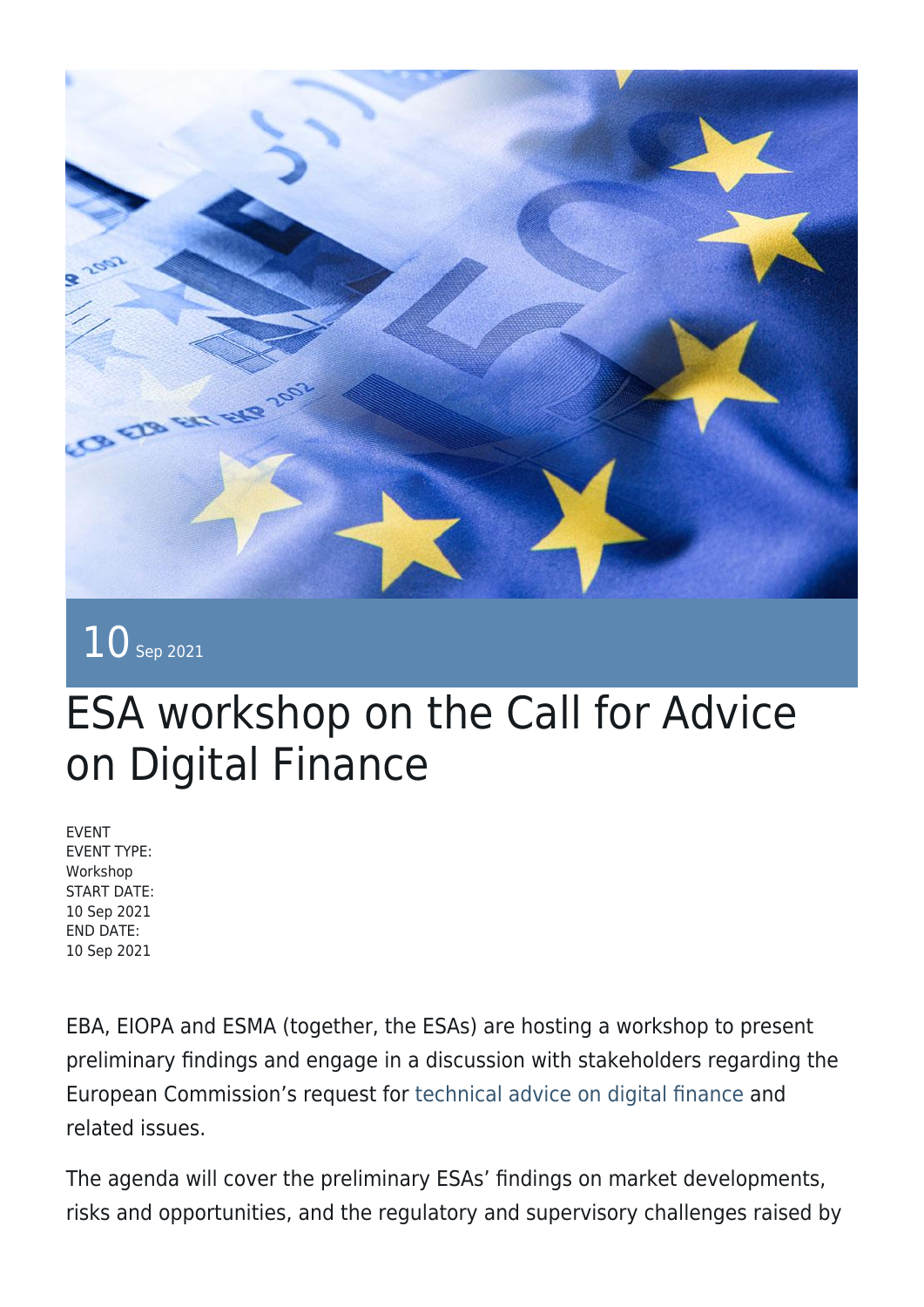the digitalization of financial services. The ESAs will also present considerations for the way forward.

The objective of this workshop is to discuss the preliminary findings and potential way forward with the participants with a view to further informing their research, analysis and proposals which will be submitted to the European Commission and published in January 2022.

The workshop is to be held on 10 September 2021 from 10:00 to 12:30, as an online interactive workshop.

The workshop is open to all stakeholders active in the digital finance field, such as financial entities, ICT service providers, digital platforms, industry and consumers associations, supervisors, consultants, academics. This workshop is not open to press.

## [REGISTER HERE](https://www.eba.europa.eu/calendar/esa-workshop-call-advice-digital-finance)

Password: ESA2021

Deadline for registrations: 03/09/2021 16:00 Paris time

## Background

The European Commission published in February 2021 its [Call for Advice \(CfA\)](https://ec.europa.eu/info/sites/default/files/business_economy_euro/banking_and_finance/documents/210202-call-advice-esas-digital-finance_en.pdf) [addressed to the ESAs to seek their technical advice on Digital Finance and](https://ec.europa.eu/info/sites/default/files/business_economy_euro/banking_and_finance/documents/210202-call-advice-esas-digital-finance_en.pdf) [related issues.](https://ec.europa.eu/info/sites/default/files/business_economy_euro/banking_and_finance/documents/210202-call-advice-esas-digital-finance_en.pdf) The CfA calls on the ESAs to assess whether some adaptations to the regulation and supervision of (i) more fragmented or non-integrated value chains, (ii) platforms and bundling of services, and (iii) risks of groups combining different activities are needed (requests 3.1, 3.2 and 3.3).

The final ESA Joint Advice to the European Commission on these requests will be published at the end of January 2022.

The CfA focuses on the digitalization of financial services and the new prudential, conduct and financial stability risks that may arise from the digitalization with the aim to ensure that the prudential and conduct regulation and supervision